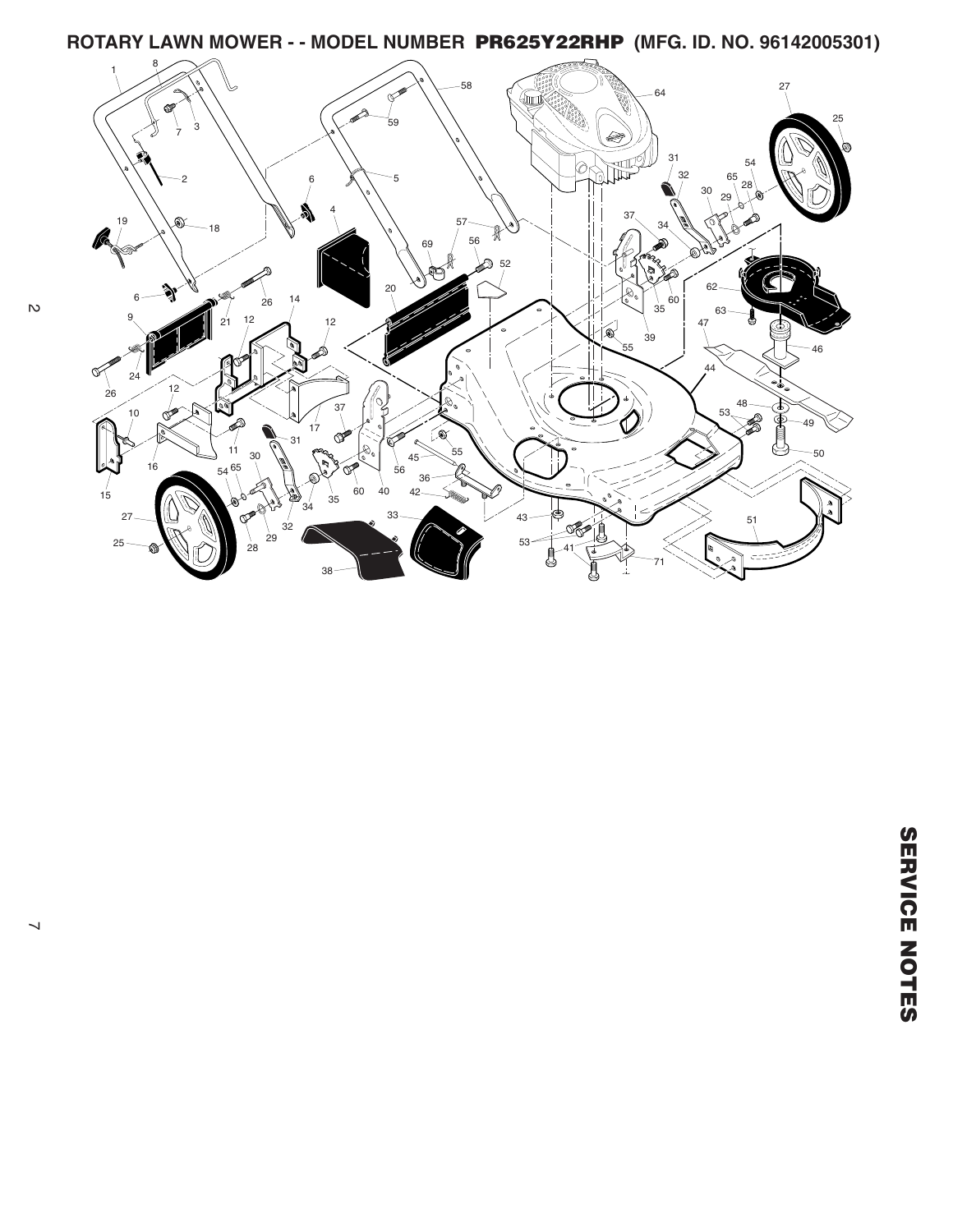## **ROTARY LAWN MOWER - - MODEL NUMBER PR625Y22RHP (MFG. ID. NO. 96142005301)**

|   | <b>KEY</b><br>NO. | <b>PART</b><br>NO. | <b>DESCRIPTION</b>          | <b>KEY</b><br>NO. | <b>PART</b><br>NO. | <b>DESCRIPTION</b>             | <b>KEY</b><br>NO. | <b>PART</b><br>NO. | <b>DESCRIPTION</b>          |
|---|-------------------|--------------------|-----------------------------|-------------------|--------------------|--------------------------------|-------------------|--------------------|-----------------------------|
|   |                   | 427619X479         | <b>Upper Handle</b>         | 28                | 174719             | Bolt, Shoulder 3/8-16 x 1      | 51                | 170031             | Kit, Front Baffle           |
|   | $\overline{c}$    | 183567             | Cable, Operator Presence    | 29                | 401630             | Washer, Curved, Cylindrical    |                   |                    | (Includes Key Number 53)    |
|   | 3                 | 850733X004         | Bracket, Upstop             | 30                | 401180X004         | Axle Arm Assembly              | 52                | 404763             | Danger Decal                |
|   | 4                 | 166649             | <b>Mulcher Plug</b>         | 31                | 701037X421         | Selector Knob                  | 53                | 17600406           | Screw, Serrated, TT 1/4-20  |
|   | 5                 | 66426              | Wire Tie                    | 32                | 401626X004         | <b>Selector Spring</b>         | 54                | 88348              | Washer, Flat                |
|   | 6                 | 189713X428         | Handle Knob                 | 33                | 189917X428         | Mulcher Door                   | 55                | 73930600           | Nut, Hex 3/8-16             |
|   |                   | 750634             | Screw                       | 34                | 401629             | Spacer                         | 56                | 88652              | Hinge Screw 1/4-20 x 1-1/4  |
|   | 8                 | 427414X421         | <b>Control Bar</b>          | 35                | 700325X005         | <b>Wheel Adjusting Bracket</b> | 57                | 51793              | Hairpin Cotter              |
|   | 9                 | 401813X428         | Rear Door Assembly          | 36                | 175735             | Hinge Bracket Assembly         | 58                | 151590X479         | Lower Handle                |
|   | 10                | 128415             | Pop Rivet                   | 37                | 17000512           | Screw, Sems, Thread Cutting    | 59                | 191574             | <b>Handle Bolt</b>          |
|   | 11                | 150050             | Screw, Self-Tapping         |                   |                    | $5/16 - 18 \times 3/4$         | 60                | 74760612           | Bolt, Hex Head 3/8-16 x 3/4 |
|   |                   |                    | #10-24 x 5/8                | 38                | 402574X428         | Discharge Deflector            | 61                | 73930600           | Locknut, Hex                |
| ω | 12                | 17060410           | Screw, Hex Hex Head,        | 39                | 195915X479         | Handle Bracket Assembly, LH    | 62                | 405843             | Debris Shield               |
|   |                   |                    | Sems 1/4-20 x 5/8           | 40                | 195914X479         | Handle Bracket Assembly, RH    | 63                | 192325             | Screw, Debris Shield        |
|   | 14                | 195622X479         | <b>Back Plate</b>           | 41                | 150406             | Screw, Hex Head, Threaded,     | 64                |                    | Engine, Briggs & Stratton,  |
|   | 15                | 410545X479         | Side Baffle                 |                   |                    | Rolled 3/8-16 x 1-1/8          |                   |                    | Model Number 122T02-1207-   |
|   | 16                | 176655X479         | Discharge Baffle            | 42                | 193000             | Spring, Torsion                |                   |                    |                             |
|   | 17                | 140661X479         | <b>Rear Baffle</b>          | 43                | 73800400           | Nut, Hex, Nylock               |                   |                    |                             |
|   | 18                | 132004             | Keps Locknut 1/4-20         | 44                | 419559             | Kit, Mower Housing (Includes   |                   |                    |                             |
|   | 19                | 194788             | Rope Guide                  |                   |                    | Key Numbers 14, 15 and 51)     | 65                | 197480             | O-Ring                      |
|   | 20                | 413160             | <b>Rear Skirt</b>           | 45                | 175650             | Rod, Hinge                     | 69                | 197991             | Clip, Cable                 |
|   | 21                | 405421             | Spring, Rear Door, LH       | 46                | 189179             | <b>Blade Adapter / Pulley</b>  | 71                | 188839X004         | Mounting Bracket,           |
|   | 24                | 405423             | Spring, Rear Door, RH       | 47                | 406713             | Blade, 22"                     |                   |                    | <b>Debris Shield</b>        |
|   | 25                | 409149             | Nut, Hex, Flanged           | 48                | 851074             | Washer, Hardened               | $ -$              | 404764             | Warning Decal (not shown)   |
|   | 26                | 184193             | Bolt, Rear Door             | 49                | 850263             | Washer, Helical                | $ -$              | 193733             | Operator's Manual, English  |
|   | 27                | 195012X421         | Wheel & Tire Assembly, Rear | 50                | 851084             | Screw, Machine, Hex Head       | $ -$              | 193736             | Operator's Manual, French   |
|   |                   |                    |                             |                   |                    | 3/8-24 x 1-3/8 Grade 8         | - -               | 427848             | Repair Parts Manual         |

NOTE: All component dimensions given in U.S. inches. 1 inch = 25.4 mm.<br>IMPORTANT: Use only Original Equipment Manufacturer (O.E.M.) replacement parts. Failure to do so could be hazardous, damage your lawn mower and void yo